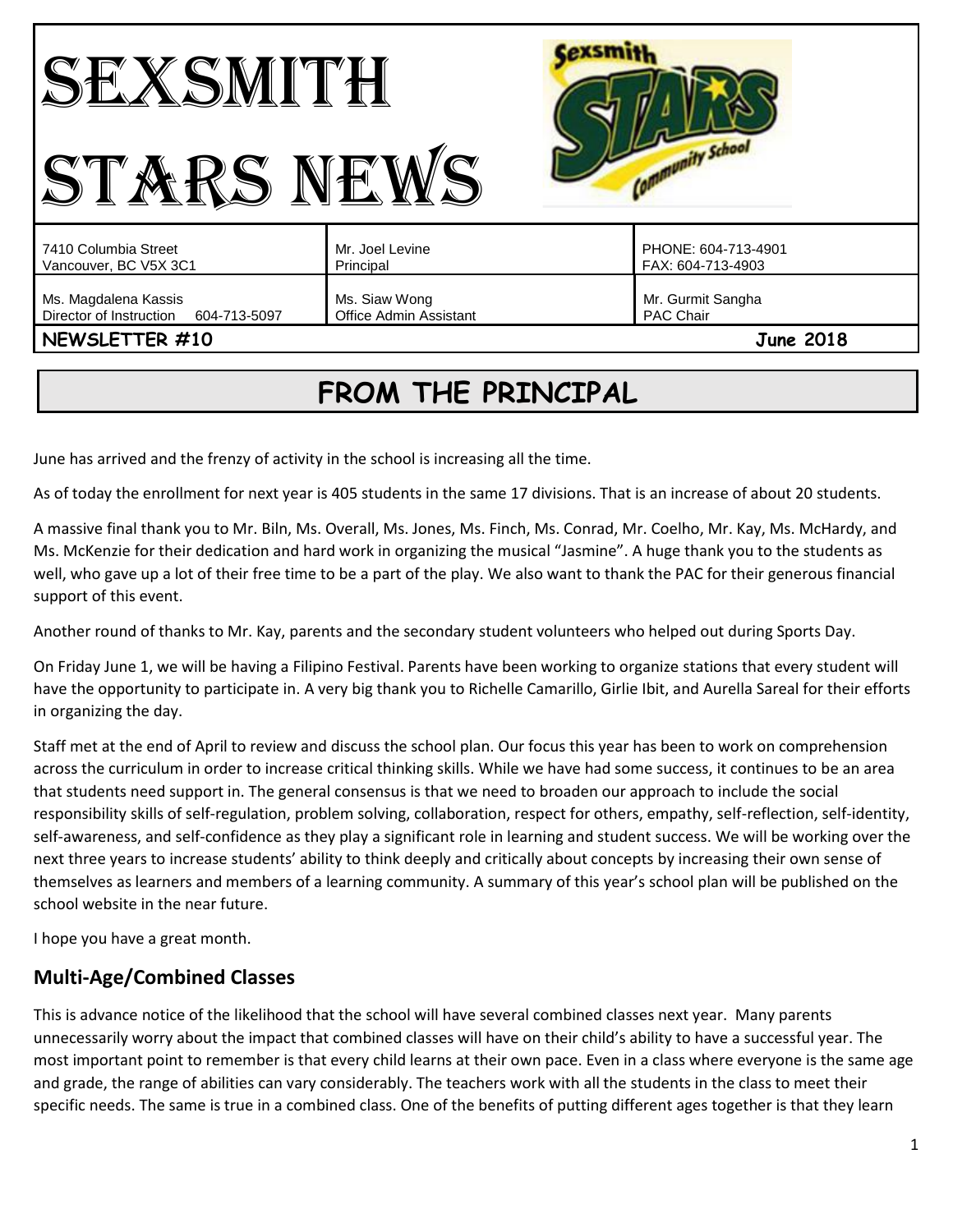from each other. The student in the lower grade has a role model who has mastered some of the material and the student in the upper grade has an opportunity to correct mistakes made in the previous year, be a leader in the class, and gain confidence in their abilities. The development of skills (reading, writing, numeracy, etc.) happens throughout the elementary years and are not hindered by being in a class with younger or older students. The specific contents taught at each grade (Social Studies, Science, etc.) can be presented in many formats and students will not be required to redo subjects from the previous year. Similarly, students in the younger grade would never be expected to learn material that is not at their educational level. For more information about combined classes please see thi[s information sheet.](http://go.vsb.bc.ca/schools/sxs/Publications/Multi-Age%20Classes.pdf)

## **New Report Card Coming Next Year**

As mentioned previously, Sexsmith will be joining the majority of other schools in our district and moving to a different report card next year. The new "Communicating Student Learning" structure is more in line with the new curriculum and focuses on providing ongoing feedback throughout the year. Conferences will still be held in October and December. The rationale for the timing of these conferences is to be able to provide opportunities for parents to understand how their child is progressing well in advance of the first written report. Those will go home at the end of January and June only. At other times of the year, teachers will be utilizing different ways to communicate student progress, which may take the form of using an online app, celebration of learning, or reaching out to individual parents through email, in person, or phone conversations. For more detailed information please see this [link.](http://go.vsb.bc.ca/schools/sxs/Publications/CSL%20presentation%20for%20parents%20Jan18.pdf)

## **Pick Up and Drop Off Concerns**

Please remember to **not double park, not block access to the parking lot and not park in staff parking spaces at any time during the school day**. It is extremely important to **go slow** and use the utmost caution when driving anywhere near the school. Your cooperation with these requests is greatly appreciated.

## **Summer School Information**



Registration opened on April 27th for summer school and all summer school program information can be found at: <https://summer.vsb.bc.ca/Pages/default.aspx>